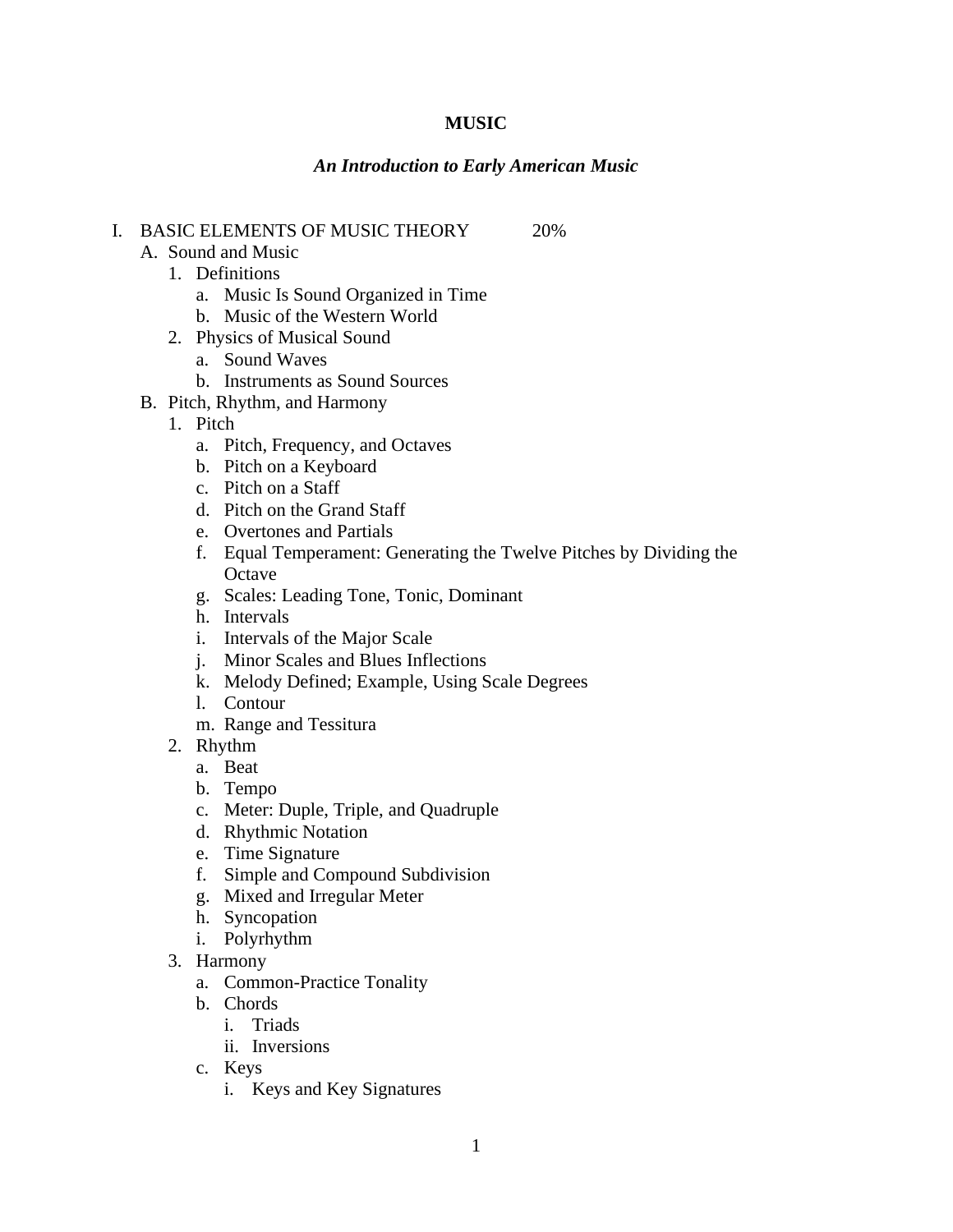- ii. Hierarchy of Keys: Circle of Fifths
- d. Harmonic Progression
	- i. Dissonance and Consonance
	- ii. Diatonic Triads
	- iii. The Dominant Triad's Special Role
	- iv. Bass Lines
	- v. The Dominant Seventh Chord
	- vi. Example: A Harmonized Melody
- e. Other Diatonic Chords
- f. Chromatic Harmonies and Modulation
- g. Beyond Common Practice
- C. Other Aspects of Musical Sound
	- 1. Texture, Counterpoint, Instrumentation, More Timbre
	- 2. Dynamics, Articulation, Ornamentation
- D. Form in Music
	- 1. Perceiving Musical Form
	- 2. Elements of Form
		- a. Motive
		- b. Phrase
		- c. Cadence
		- d. Theme
		- e. Introduction and Coda
	- 3. Common Forms
		- a. Repetition
		- b. Variation
			- i. Theme and Variations
			- ii. 12-Bar Blues
			- iii. Improvisation
		- c. Contrast
			- i. Ternary and Rondo Forms
			- ii. 32-Bar Form
			- iii. Verse-Chorus Form
		- d. Development
			- i. Fugue
			- ii. Sonata Form
- E. Which Is the Real Music? Scores, Recordings, and Performance

### II. WORSHIP AND WORK 27%

- A. Music and Faith
	- 1. Leaving (Most of) the Old World Behind
	- 2. Sing, Sing a Psalm
		- a. Psalters from Overseas
		- b. A Home-Grown Psalter
		- c. Confused and Disorderly Noises
	- 3. By Note, Not by Rote
		- a. The Singing School Solution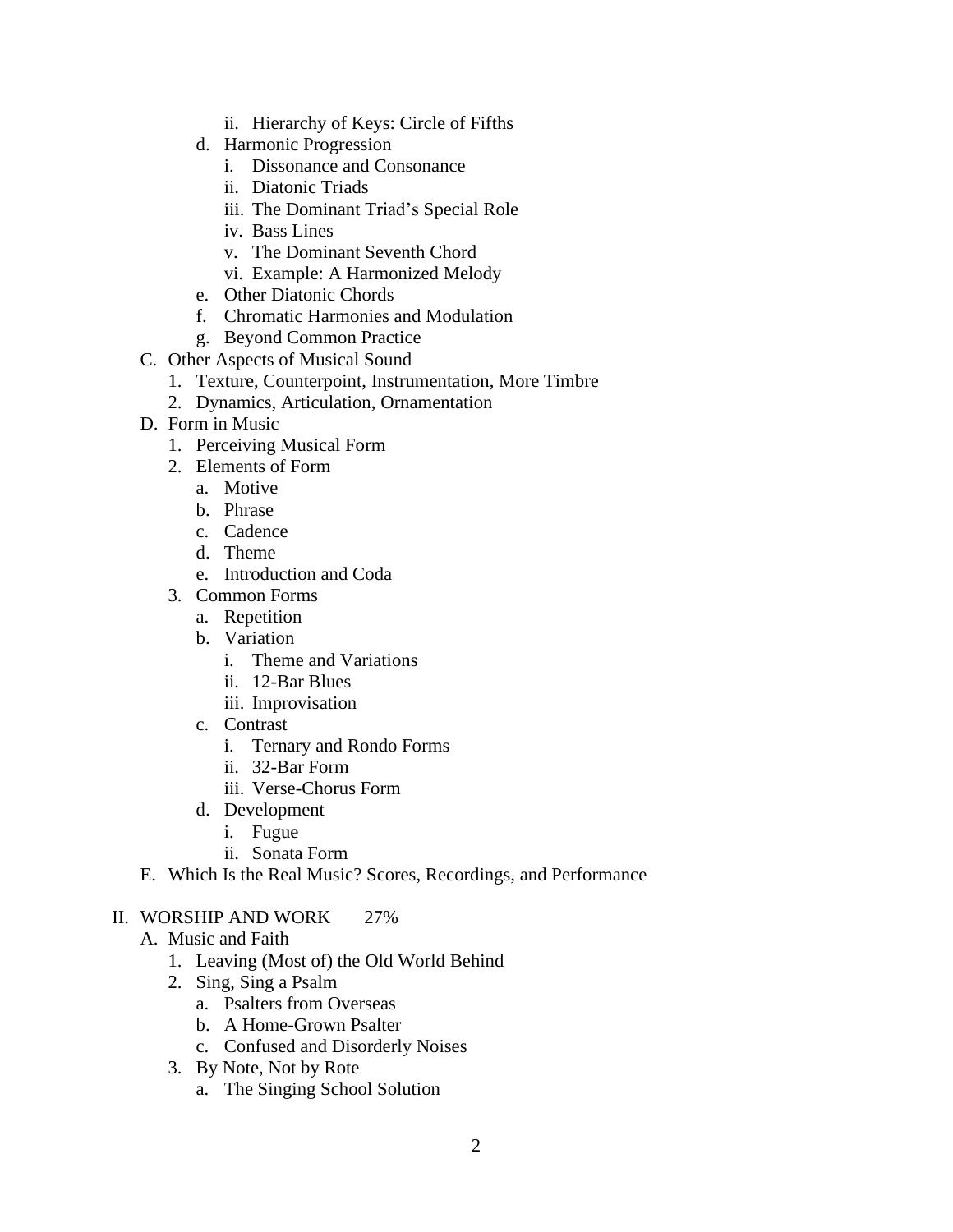- b. Tunebooks for Teachers
- c. Resistance to Regular Singing and the Continuance of the Usual Way
- 4. Onward to Polyphony
	- a. Made in America?
	- b. Daniel Read's Biography
	- c. LISTENING COMPANION 1: "SHERBURNE" (1785) DANIEL READ
- B. Other Religious Paths
	- 1. The Musical Moravians
	- 2. Esoteric Ephrata
		- a. The Ephrata Codex
		- b. Early Equality?
		- c. LISTENING COMPANION 2: "DIE SANFTE BEWEGUNG, DIE LIEBLICHE KRAFFT" (1746) – SISTER FÖBEN (CHRISTIANNA LASSLE)
- C. Foolish Songs and Ballads
	- 1. The Broadside Tradition
	- 2. Singing the News
		- a. The Death of Timothy Myrick as Source Material for "Springfield Mountain"
		- b. LISTENING COMPANION 3: "SPRINGFIELD MOUNTAIN" (AFTER 1761) **ANONYMOUS**
- D. Music in the Military
	- 1. Music's Role in the Military
	- 2. From the Battlefield to the Ballroom
	- 3. Tunes for Troops
		- a. Giles Gibbs, Jr.
		- b. LISTENING COMPANION 4: "LADY HOPE'S REEL" (1757) ANONYMOUS
- E. African-American Musicians
	- 1. Land of the Free?
	- 2. Music among the Enslaved
		- a. Music in the Fields
		- b. LISTENING COMPANION 5: "WOH HOO" (TRADITIONAL) ANONYMOUS

### III. PERFORMING FOR PLEASURE 27%

- A. Native Americans and the Natural World
	- 1. First Nations Foundations
	- 2. A Democratic Role Model
	- 3. Music in the Eastern Woodlands
		- a. The Longhouse "Sings"
		- b. The Community-Building Social Dance
		- c. The Women's Shuffle Dance
		- d. Viewing the Past Through the Present
		- e. LISTENING COMPANION 6: "HO WAY HEY YO" (C. 1993) BETSY BUCK
- B. Music for Music's Sake
	- 1. Francis Hopkinson's Biography
	- 2. LISTENING COMPANION 7: "MY DAYS HAVE BEEN SO WONDROUS FREE" (1759) FRANCIS HOPKINSON
- C. More Music for Music's Sake